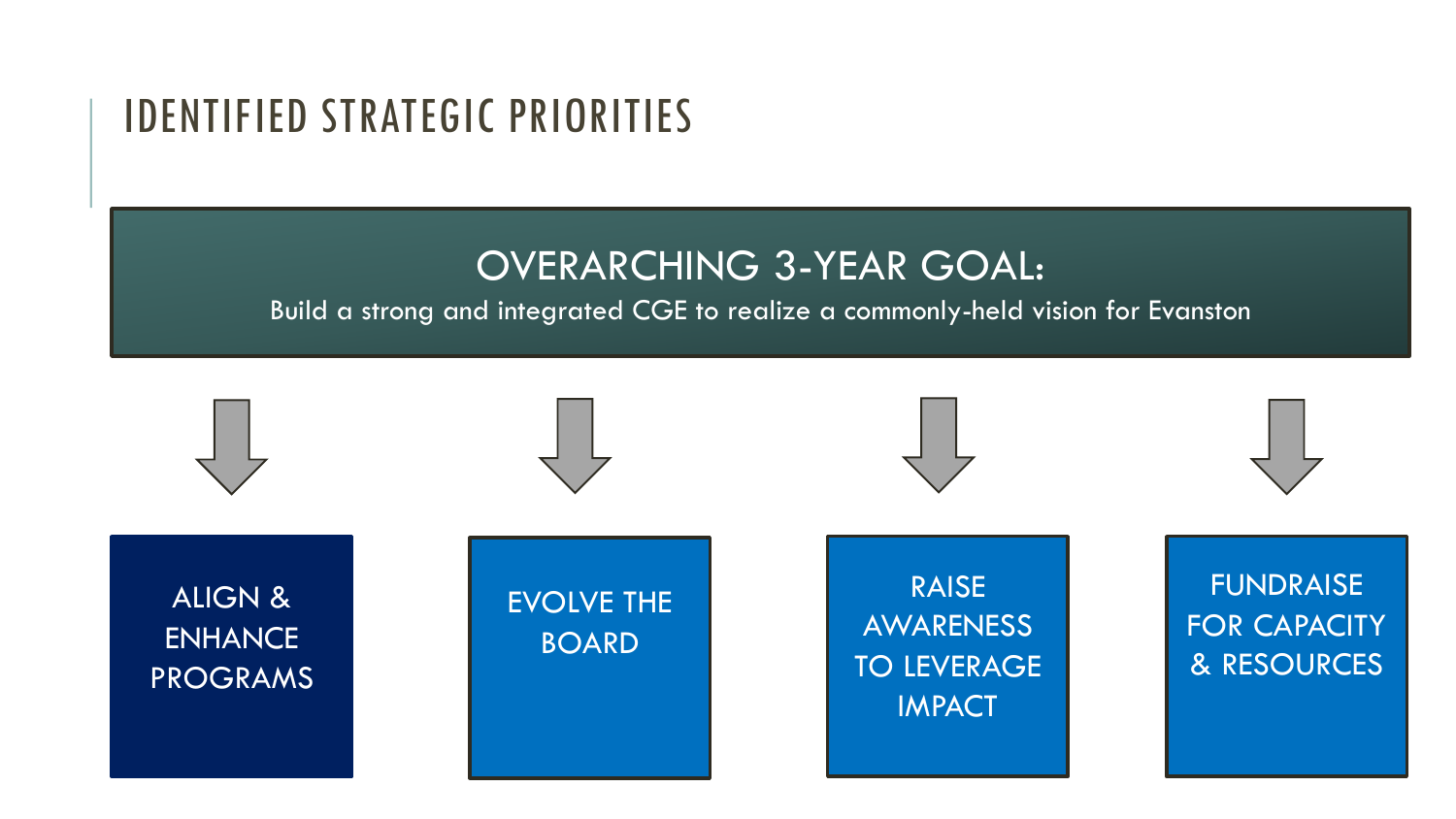## ALIGN & ENHANCE PROGRAMS

**Goal:** Coordinate, align, and strengthen programs to improve synergy and quality; foster programmatic partnerships internally and externally

#### **Core Strategies:**

 $\triangleright$  Align programs/committees around the action-oriented goals grounded in 4 E's (Equity, Education, Encouragement, Engagement; see balance matrix)

 $\triangleright$  Coordinate program scheduling/calendar to improve logistics and increase crossorganization programmatic collaboration

 $\triangleright$  Engage community partners for strategic collaboration on environmental and social justice issues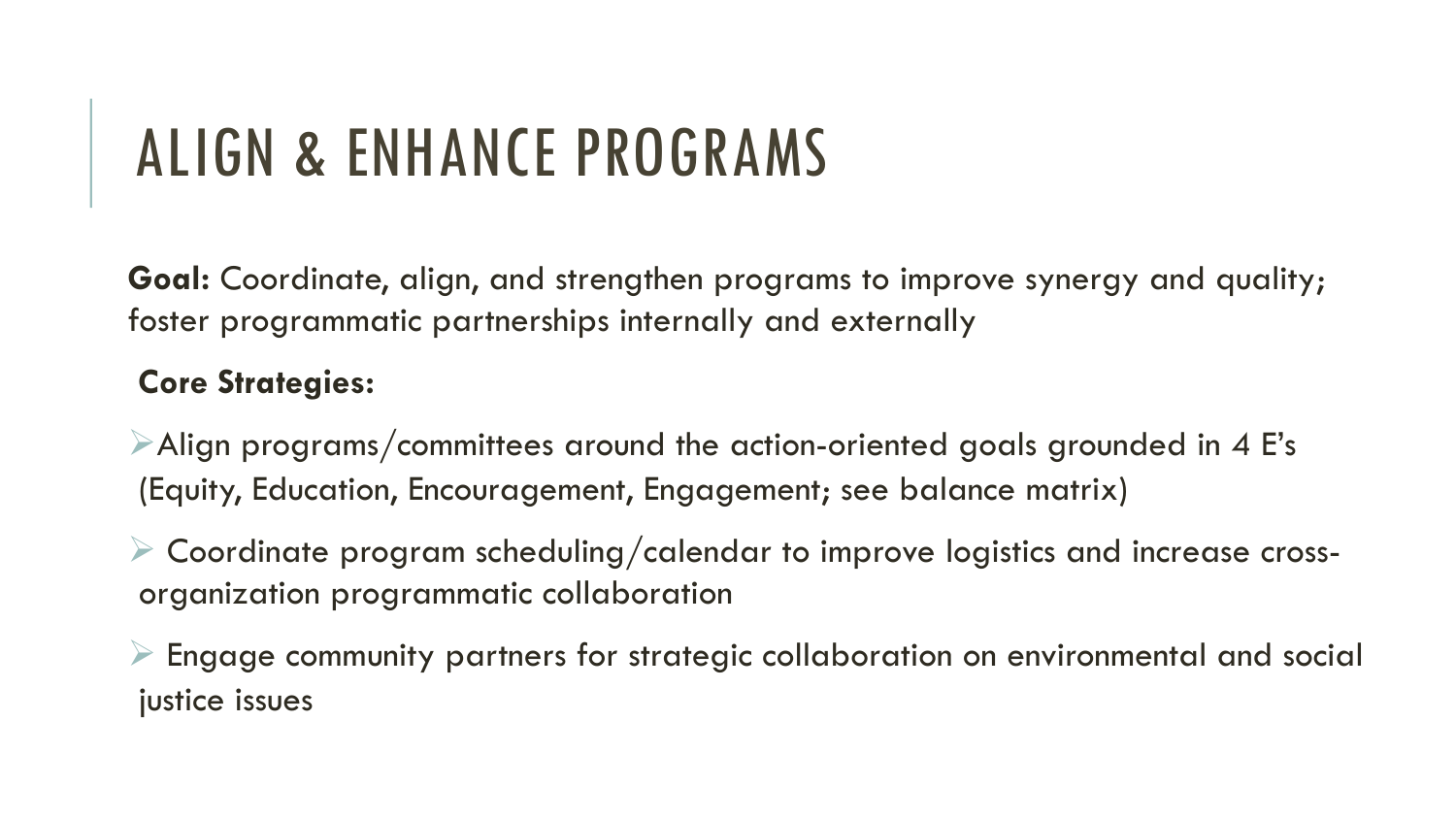## EVOLVE THE BOARD

**Goal:** Improve board governance and composition; facilitate board member education to meet the needs of the organization.

#### **Core Strategies:**

 $\triangleright$  Refine the Board/Committee/Program structure, clarify decision-making processes, etc. to create a better-functioning organizational structure

 $\triangleright$  Establish decision-making policies, practices, and procedures that more clearly define the role of the new Executive Director

 $\triangleright$  Establish organization learning culture with opportunities to expand content knowledge and engage in board member professional development

 $\triangleright$  Refine and formalize board recruitment efforts to improve board composition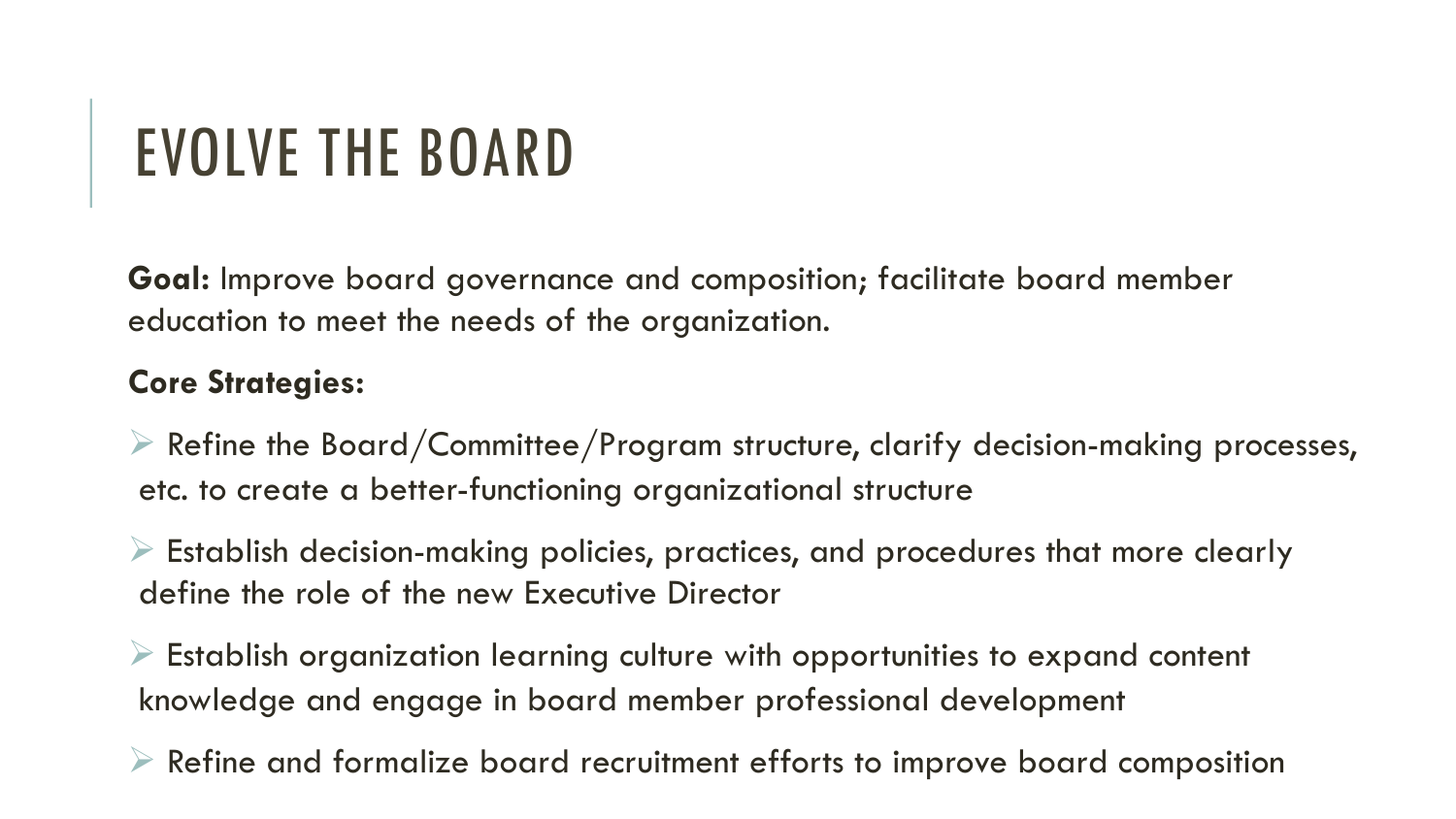## RAISE AWARENESS TO LEVERAGE IMPACT

**Goal:** Increase community awareness and grow stakeholders; solidify and present a clearly-defined organizational identity

#### **Core Strategies:**

- $\triangleright$  Implement an organizational re-brand (with consideration of program brands)
- $\triangleright$  Identify and utilize new outreach channels to grow stakeholders
- $\triangleright$  Coordinate/streamline cross-organizational marketing efforts
- $\triangleright$  Create procedures/guidelines to maximize volunteer involvement and effectiveness in service of overall marketing efforts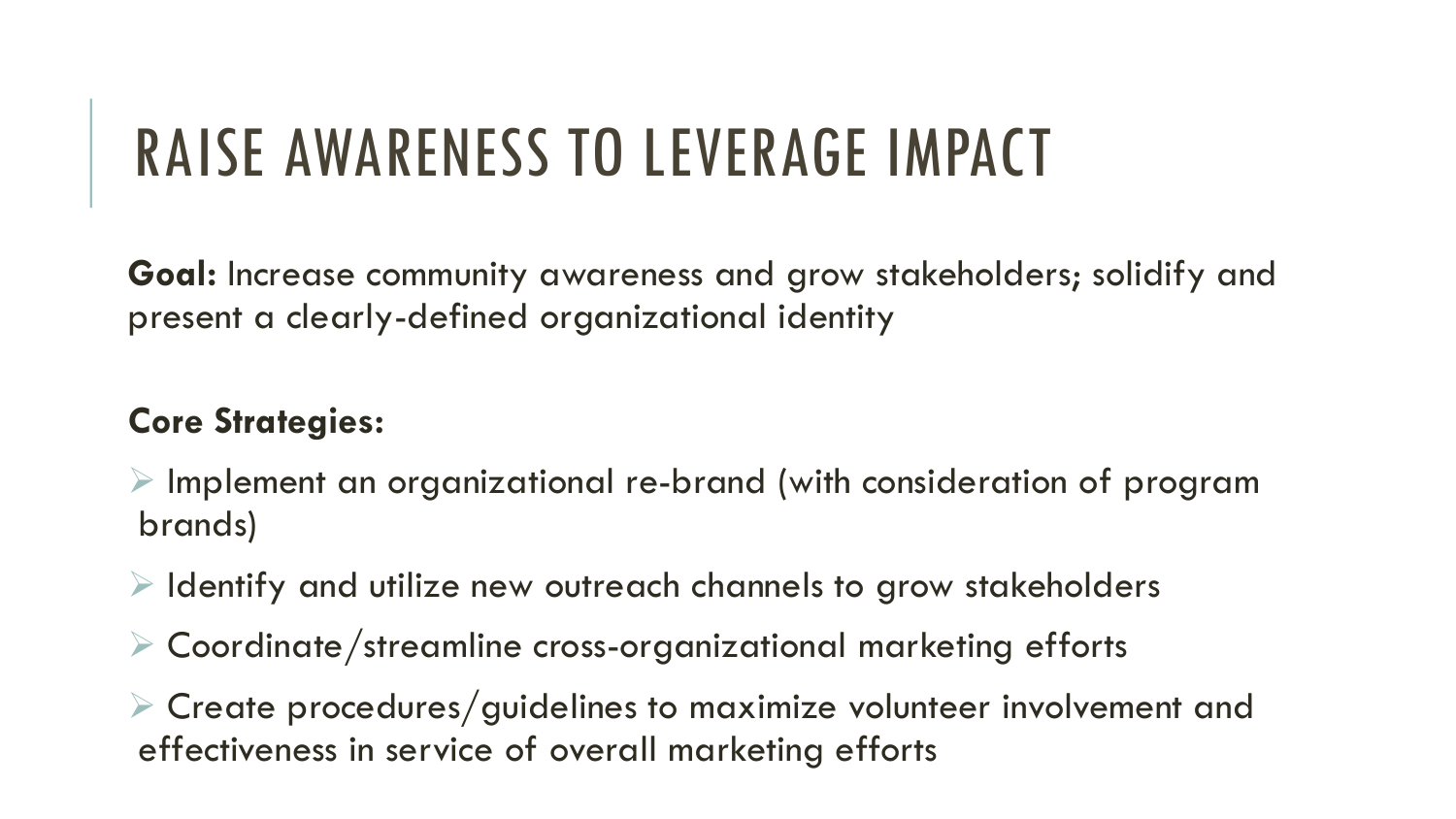## FUNDRAISE FOR CAPACITY AND RESOURCES

**Goal:** Grow contributed revenue to fortify organization's infrastructure and enhance programmatic offerings and impact

#### **Core Strategies:**

- $\triangleright$  Clarify and build out membership/monthly/annual donor program
- $\triangleright$  Create and implement a major gifts program
- $\triangleright$  Develop corporate sponsorship program
- $\triangleright$  Obtain more grant funding for specific programmatic and operational needs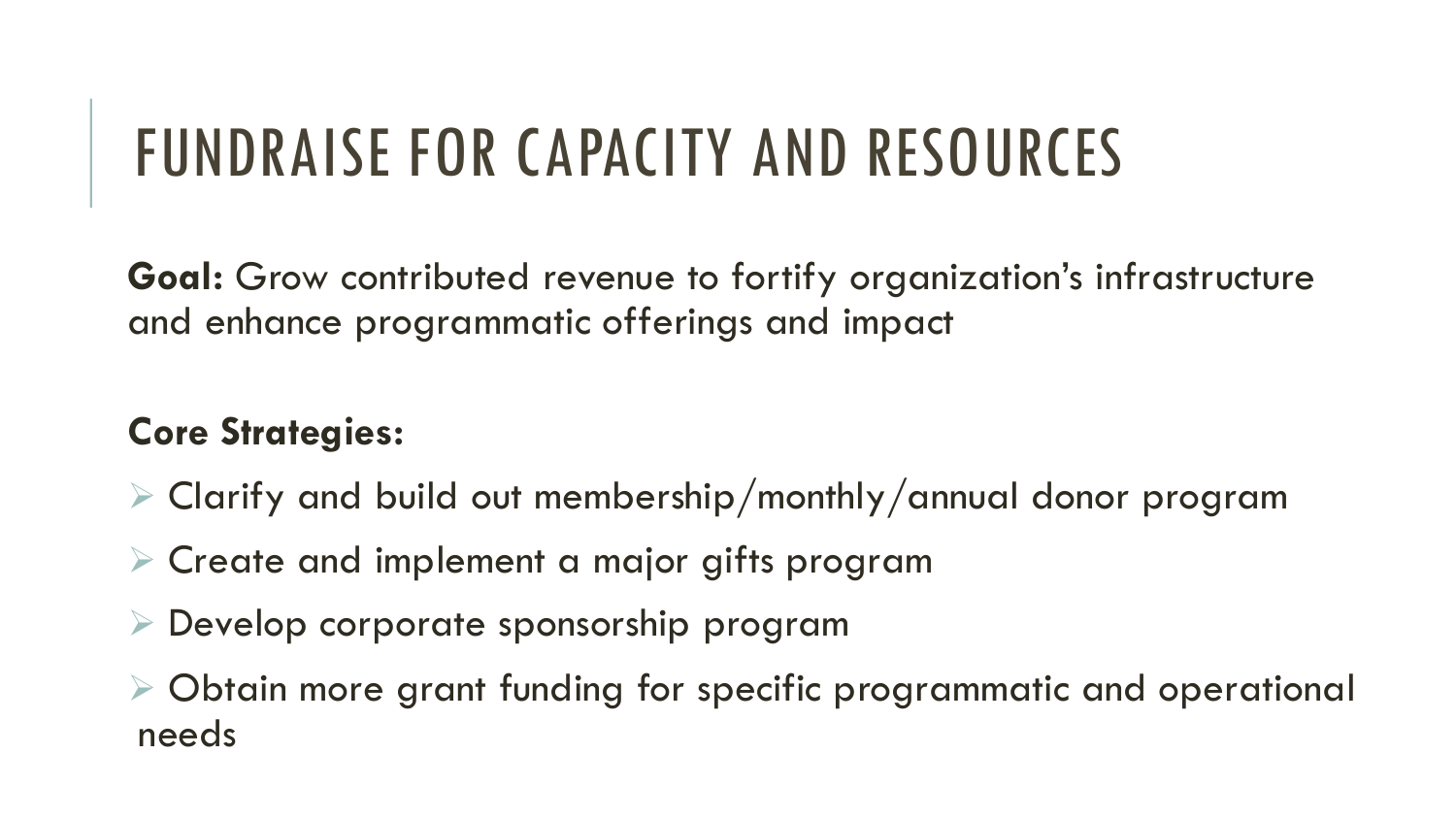## UNDERSTANDING KEY TERMINOLOGY